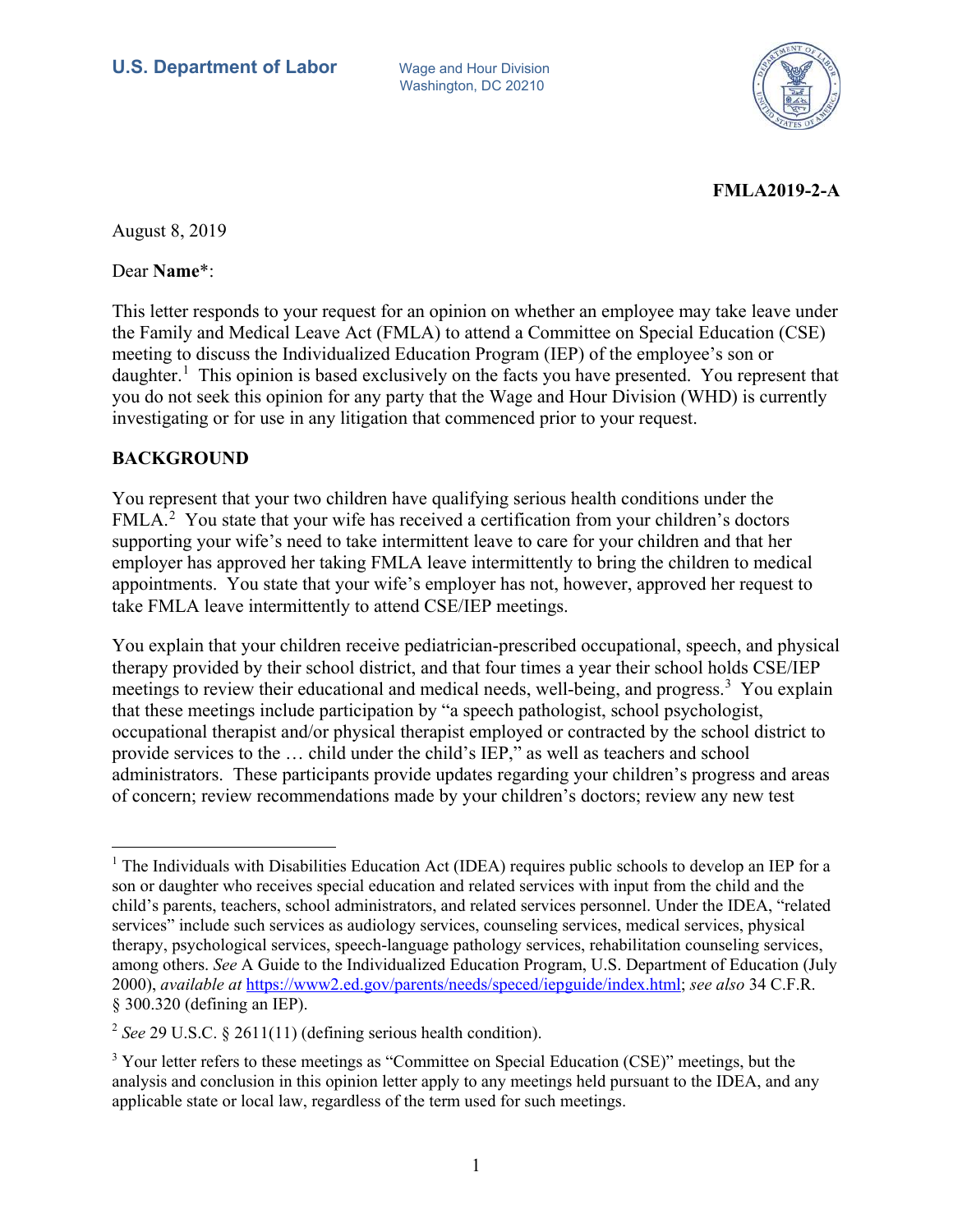results; and may make recommendations for additional therapy. You ask if your wife may use intermittent FMLA leave for the care of a child to attend these meetings.

## **GENERAL LEGAL PRINCIPLES**

The FMLA defines a "serious health condition" as an illness, injury, impairment, or physical or mental condition that involves inpatient care or continuing treatment by a healthcare provider and provides, in relevant part, that an eligible employee of a covered employer may take up to twelve weeks of job-protected, unpaid FMLA leave per year "to care for the spouse, or a son, daughter, or parent, of the employee, if such spouse, son, daughter, or parent has a serious health condition." 29 U.S.C. § 2612(a)(1)(C); *see also* 29 U.S.C. § 2611(11) (defining serious health condition); 29 C.F.R. § 825.112–.115. Care for a family member includes "both physical and psychological care" and "mak[ing] arrangements for changes in care …." 29 C.F.R.  $§$  825.124(a)–(b).

An employee may use FMLA leave intermittently or on a reduced leave schedule when medically necessary because of a family member's serious health condition. *See* 29 U.S.C. § 2612(b)(1); 29 C.F.R. § 825.202. However, an employer may require an employee to timely provide a copy of a certification—issued by a health care provider and meeting certain criteria supporting his or her request to take such leave. *See* 29 U.S.C. § 2613(a)–(b); 29 C.F.R. § 825.305–.306.

## **OPINION**

Based on the facts you provided, your wife's need to attend CSE/IEP meetings addressing the educational and special medical needs of your children—who have serious health conditions as certified by a health care provider—is a qualifying reason for taking intermittent FMLA leave.

Your wife's attendance at these CSE/IEP meetings is "care for a family member … with a serious health condition." 29 C.F.R. § 825.100(a); *see also* 29 U.S.C. § 2612(a)(1)(C); 29 C.F.R. § 825.112(a)(3). As noted above, "to care for" a family member with a serious health condition includes "to make arrangements for changes in care." 29 C.F.R. § 825.124(b). This includes taking leave to help make medical decisions on behalf of a hospitalized parent or to make arrangements to find suitable childcare for a child with a disability. *See Romans v. Michigan Dep't of Human Servs.*, 668 F.3d 826, 840–41 (6th Cir. 2012) (holding that an employee was entitled to take FMLA leave to join his sister at a hospital to make decision regarding whether to keep their mother on life support); *Wegelin v. Reading Hosp. & Med. Ctr.*, 909 F. Supp. 2d 421, 429–30 (E.D. Pa. 2012) (holding that an employee was entitled to take FMLA leave to find a daycare to care for her daughter with an autism spectrum disorder and a visual impairment); *see also Ballard v. Chicago Park Dist.,* 741 F.3d 838, 840 (7th Cir. 2014) (noting that the FMLA "speaks in terms of 'care,' not 'treatment'"). Additionally, an employee may "make arrangements for changes in care," even if that care does not involve a facility that provides medical treatment. *Wegelin*, 909 F. Supp. 2d at 430 (quoting 29 C.F.R. § 825.124).

This conclusion is consistent with existing WHD policy. In a previous opinion letter, WHD stated that an employee was entitled to take FMLA leave to attend "[c]are [c]onferences related to her mother's health condition," because her attendance at these conferences was "clearly